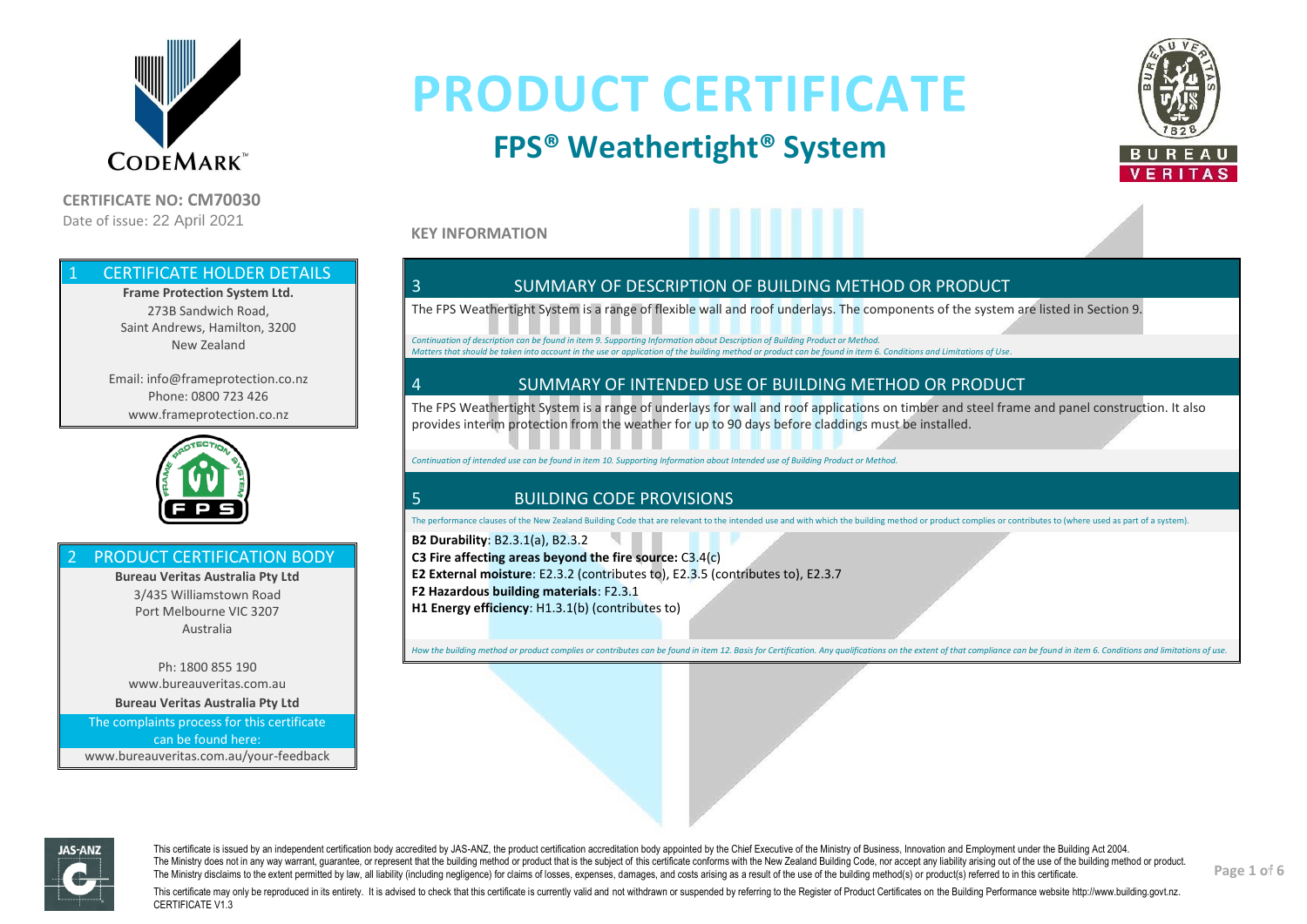

## **FPS® Weathertight® System**



### 6 CONDITIONS AND LIMITATIONS OF USE

- 1. The FPS Weathertight System is certified for use in timber frame, light-steel frame and panel construction buildings:
	- a) within the height scope of Acceptable Solution E2/AS1 para 1.1(a), and
	- b) located in Wind Zones as specified in Section 11 (Supporting information about conditions and limitations of use), and
	- c) for all claddings complying with E2/AS1, and
	- d) in all locations including where exposed to view
- 2. The FPS Weathertight System shall:
	- a) be installed in accordance with the manufacturers Technical Manual FPS Weathertight System Version 1.2, April 2021 and FPS Weathertight System Roof Installation Manual Version 1.1, April 2021 or FPS Weathertight System Wall Installation Manual Version 1.1, April 2021 (as applicable), and
	- b) not be exposed to the weather for more than 90 days, and
- 3. The FPS Weathertight System shall not be installed with metal roof or wall cladding direct fixed.

NOTE: Together, items 3, 4, 5 and 6 define scope of use.

#### 7 HEALTH AND SAFETY INFORMATION

The compliance with any manufacturer's installation instructions, maintenance, OH & S statements, MSDS's and other Health and Safety declarations will provide the necessary Health and Safety Information pertaining to the product.

#### 8 SIGNATURES

lund-

Sam Guindi Product Certification Manager

For and on behalf of Bureau Veritas Australia Pty Ltd

Gwyn Williamson Director

For and on behalf of Frame Protection System Ltd



This certificate is issued by an independent certification body accredited by JAS-ANZ, the product certification accreditation body appointed by the Chief Executive of the Ministry of Business, Innovation and Employment un The Ministry does not in any way warrant, quarantee, or represent that the building method or product that is the subject of this certificate conforms with the New Zealand Building Code, nor accept any liability arising ou The Ministry disclaims to the extent permitted by law, all liability (including negligence) for claims of losses, expenses, damages, and costs arising as a result of the use of the building method(s) or product(s) referred

**Page 2 of 6**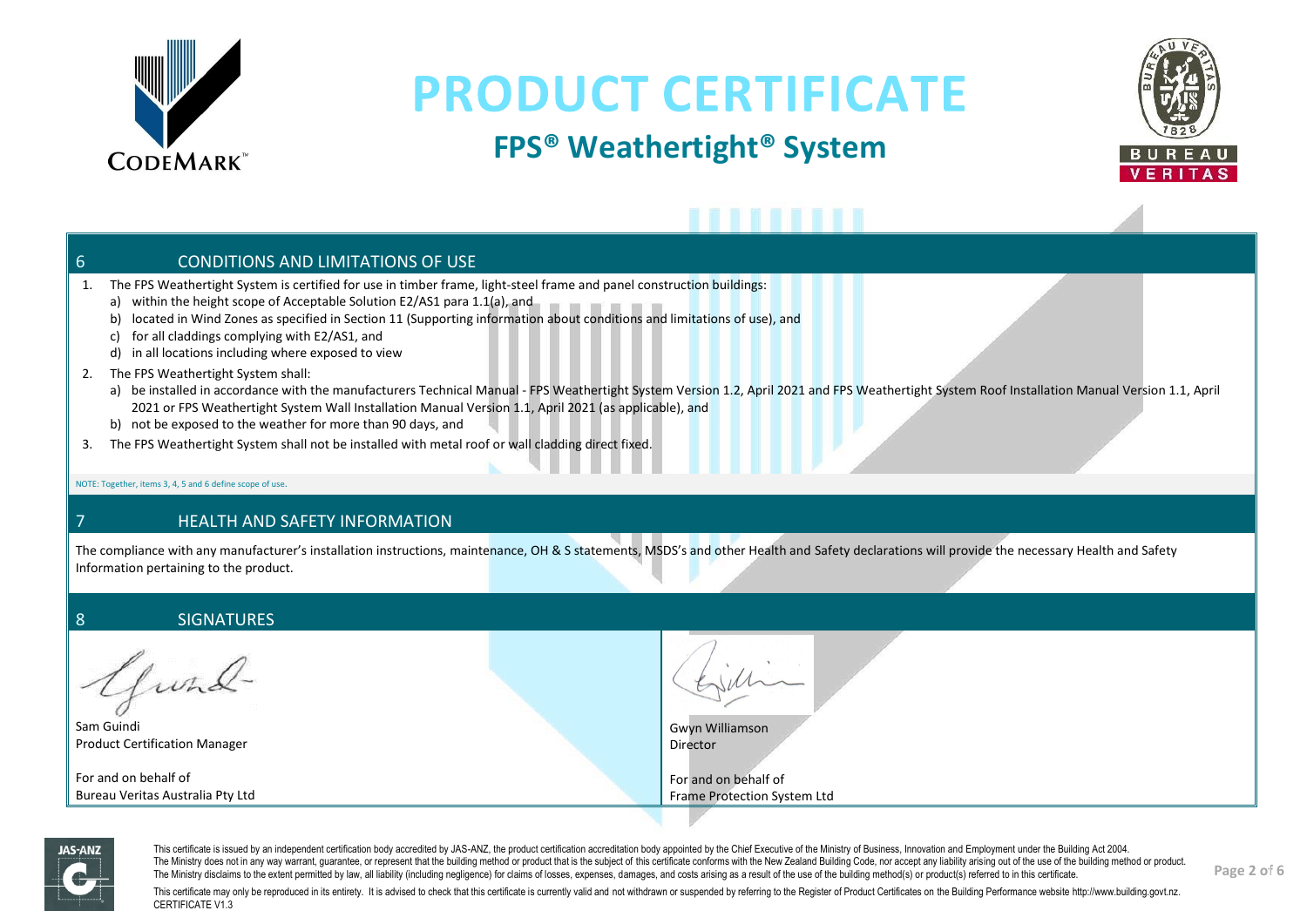

### **FPS® Weathertight® System**



**SCHEDULE: INFORMATION THAT SUPPORTS KEY INFORMATION**

#### 9 SUPPORTING INFORMATION ABOUT DESCRIPTION

The FPS® Weathertight® System consists of a range of 3 layer, water tight, air tight, vapour open, fire retardant, flexible wall and roof membrane/underlays, and associated components:

#### **Roof Underlays**

- Eurotop N15 Underlay, 1.5m x 50m (75m²)
- Eurotop N35 Underlay, 1.5m x 50m (75m²)
- Eurotop W35 Underlay, 2.75m x 50m (137.5 m²)
- Eurotop S65 Underlay, 1.5m x 50m (75m²)

#### **Wall Underlays**

- Eurotop N15 Underlay, 1.5m x 50m (75m²)
- Eurotop N35 Underlay, 1.5m x 50m (75m²)
- Eurotop W35 Underlay, 2.75m x 50m (137.5m²)

#### **Ancillary components - described in the manufacturers Technical Manual - FPS Weathertight System Version 1.2, April 2021**

- Stinger Cap and Staple Tools and consumables
- Cap and Screw fixings for light-weight steel framing
- Range of FPS® Penetration and Large Diameter Seals

#### 10 SUPPORTING INFORMATION ABOUT INTENDED USE

The FPS® Weathertight® System is a membrane/underlay for roof and wall application, that when installed to timber and steel framing, sarking, sheet materials that include OSB, particle board, plywood and RAB materials - the FPS® Weathertight® System provides both:

a) Interim weather protection to the construction, for up to 90 days, before final claddings must be installed, allowing interior works to proceed to completion, and;

b) Long term weathertightness and interstitial moisture management that contributes to the interior dry roof and wall construction elements.

Further details regarding the use of the product can be found in Technical Manual - FPS Weathertight System Version 1.2, April 2021; FPS Weathertight System Roof Installation Manual Version 1.1, April 2021, and; FPS Weathertight System Wall Installation Manual Version 1.1, April 2021.



This certificate is issued by an independent certification body accredited by JAS-ANZ, the product certification accreditation body appointed by the Chief Executive of the Ministry of Business, Innovation and Employment un The Ministry does not in any way warrant, quarantee, or represent that the building method or product that is the subject of this certificate conforms with the New Zealand Building Code, nor accept any liability arising ou The Ministry disclaims to the extent permitted by law, all liability (including negligence) for claims of losses, expenses, damages, and costs arising as a result of the use of the building method(s) or product(s) referred

**Page 3 of 6**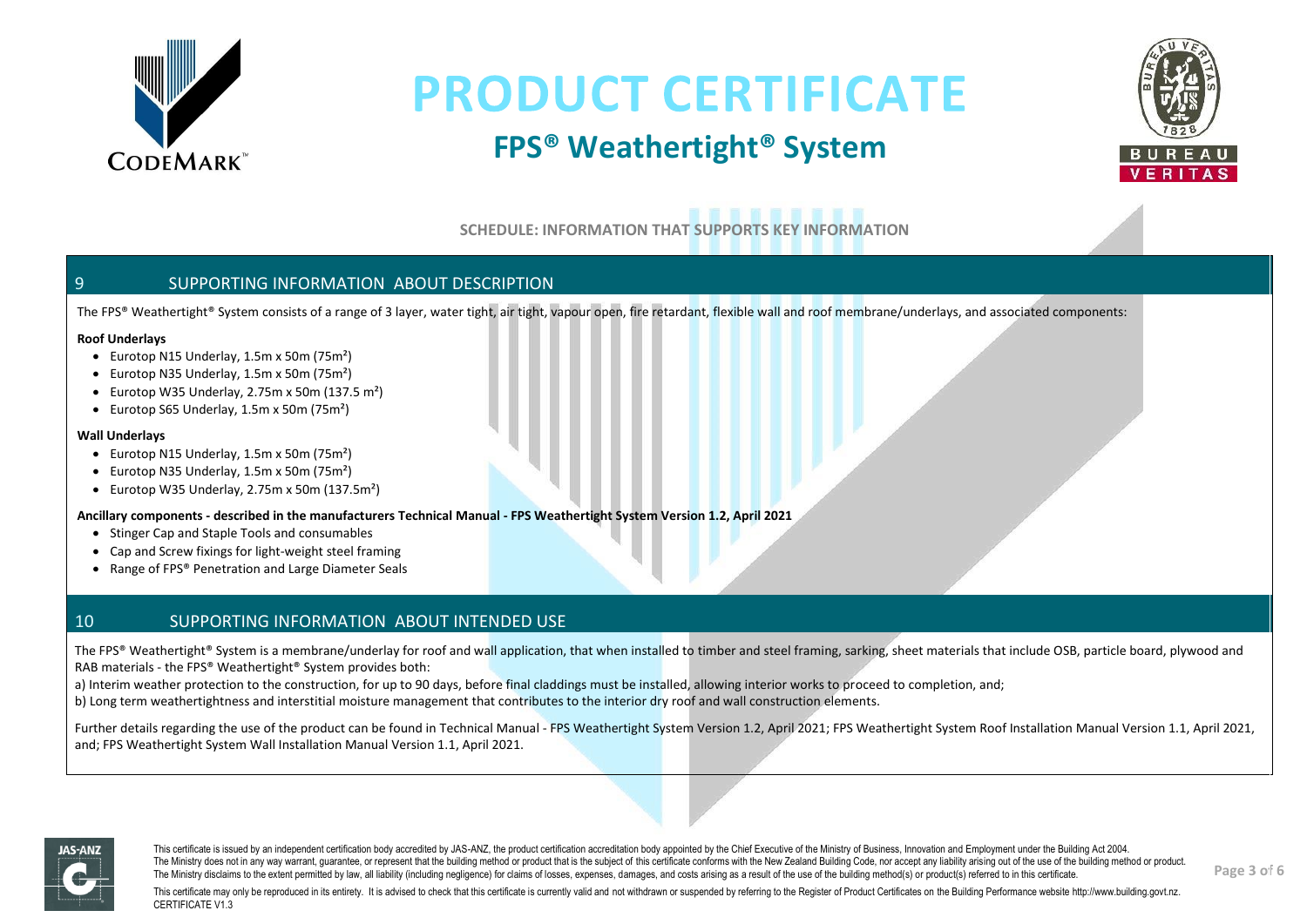

### **FPS® Weathertight® System**



#### 11 SUPPORTING INFORMATION ABOUT CONDITIONS AND LIMITATIONS OF USE

The FPS Weathertight System roof and wall underlays are certified for use in wind zones (as defined in NZS3604:2011) as below:

#### **Roof Underlay**

- Eurotop N15 at truss centres 400mm up to and including VERY HIGH
- Eurotop N15 at truss centres 600 mm centres up to and including MEDIUM
- Eurotop N15 at truss centres 900 mm centres up to and including LOW
- Eurotop N15 with solid backing up to and including HIGH
- Eurotop N35 at truss centres 400mm up to and including EXTRA HIGH
- Eurotop N35 at truss centres 600 mm centres up to and including HIGH
- Eurotop N35 at truss centres 900 mm centres up to and including MEDIUM
- Eurotop N35 at truss centres 1200 mm centres up to and including LOW
- Eurotop N35 with solid backing up to and including EXTRA HIGH
- Eurotop S65 at truss centre 400mm up to and including EXTRA HIGH
- Eurotop S65 at truss centres 600 mm centres up to and including EXTRA HIGH
- Eurotop S65 at truss centres 900 mm centres up to and including HIGH
- Eurotop S65 at truss centres 1200 mm centres up to and including MEDIUM
- Eurotop S65 with solid backing up to and including EXTRA HIGH

#### **Wall Underlay**

- Eurotop N15 on timber or steel frame up to and including MEDIUM
- Eurotop N15 on solid backing up to and including VERY HIGH
- Eurotop N35 on timber or steel frame up to and including EXTRA HIGH
- NEurotop 35 on solid backing up to and including EXTRA HIGH
- Eurotop W35 on timber or steel frame, or on solid backing up to and including EXTRA HIGH



This certificate is issued by an independent certification body accredited by JAS-ANZ, the product certification accreditation body appointed by the Chief Executive of the Ministry of Business, Innovation and Employment un The Ministry does not in any way warrant, quarantee, or represent that the building method or product that is the subject of this certificate conforms with the New Zealand Building Code, nor accept any liability arising ou The Ministry disclaims to the extent permitted by law, all liability (including negligence) for claims of losses, expenses, damages, and costs arising as a result of the use of the building method(s) or product(s) referred

**Page 4 of 6**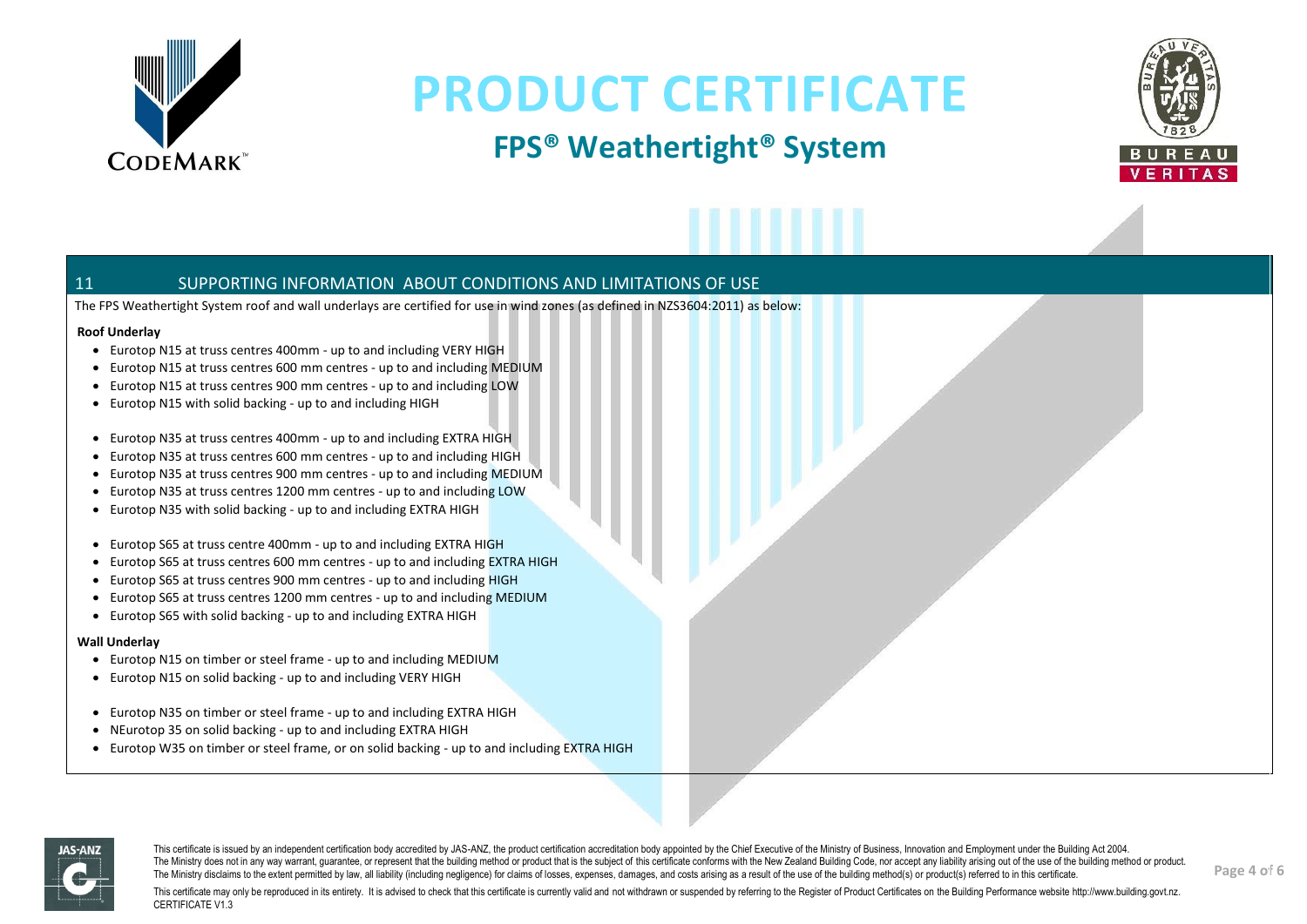

### **FPS® Weathertight® System**



#### 12 BASIS FOR CERTIFICATION

B2 Durability - By testing and comparison with Acceptable Solution E2/AS1 and referenced standard NZS2295:2006 C3 Fire affecting areas beyond the fire source - By testing and comparison with Acceptable Solutions C/AS1 and C/AS2 E2 External moisture - By testing and comparison with Acceptable Solution E2/AS1 and referenced standard NZS2295 F2 Hazardous building materials - By comparison with requirements of Building Clause performance clause F2.3.1 H1 Energy efficiency - By analysis and comparison with Acceptable Solution E2/AS1

#### 13 SUPPORTING DOCUMENTATION FOR CERTIFICATION

- 1. C/AS2 Acceptable Solution for Buildings other than Risk Group SH for New Zealand Building Code Clauses C1-C6 Protection from Fire, 1st edition, 27 June 2019
- 2. BBA Agrément Certificate 05/4292 Product Sheet 1 Eurotop Roof Tile Underlays for Use in Warm Non-ventilated and Cold Ventilated Roofs, 7 December 2020
- 3. Irish Agrément Board Certificate No. 06/0259 Fakro Europtop Roof Tile Underlays
- 4. BRE Test Report 301-688 Issue 2 Wind Uplift tests on Fakro roof underlays to BS5534 Annex A
- 5. NZWTA Test Report No. 1313878.9 Flammability test on N35 to AS1530.2-1993 Test for Flammability of Materials, 27 January 2020
- 6. NZWTA Test Report No. 1315297.0 Flammability test on S65 to AS1530.2-1993 Test for Flammability of Materials, 30 January 2020
- 7. NZWTA Test Report No. 1315298.8 Flammability test on N15 to AS1530.2-1993 Test for Flammability of Materials, 30 January 2020
- 8. NZWTA Test Report No. 1315299.6 Flammability test on N35 to AS1530.2-1993 Test for Flammability of Materials, 31 January 2020
- 9. C/VM1 Verification Method for Solid Fuel Appliances and C/AS1 Acceptable Solution for Buildings with Sleeping (residential) and Outbuildings (Risk Group SH) For New Zealand Building Code Clauses C1-C6 Protection from Fire (Amendment 5), 5 November 2020
- 10. Acceptable Solutions and Verification Methods For New Zealand Building Code Clause E2 External moisture 3rd edition (Amendment 10), 5 November 2020
- 11. BBA Agrément Certificate 13/5026 Product Sheet 1 Ventia Breathable Membranes for use in Warm Non-ventilated and Cold Ventilated Roofs, 8 March 2017
- 12. BBA Agrément Certificate 13/5026 Product Sheet 3 Ventia Breathable Membranes for use in Timber-frame Constructions, 8 March 2017
- 13. FPS Weathertight System Roof Installation Manual Version 1.1, April 2021
- 14. FPS Weathertight System Wall Installation Manual Version 1.1, April 2021
- 15. Technical Manual FPS Weathertight System Version 1.2, April 2021



This certificate is issued by an independent certification body accredited by JAS-ANZ, the product certification accreditation body appointed by the Chief Executive of the Ministry of Business, Innovation and Employment un The Ministry does not in any way warrant, quarantee, or represent that the building method or product that is the subject of this certificate conforms with the New Zealand Building Code, nor accept any liability arising ou The Ministry disclaims to the extent permitted by law, all liability (including negligence) for claims of losses, expenses, damages, and costs arising as a result of the use of the building method(s) or product(s) referred

**Page 5 of 6**